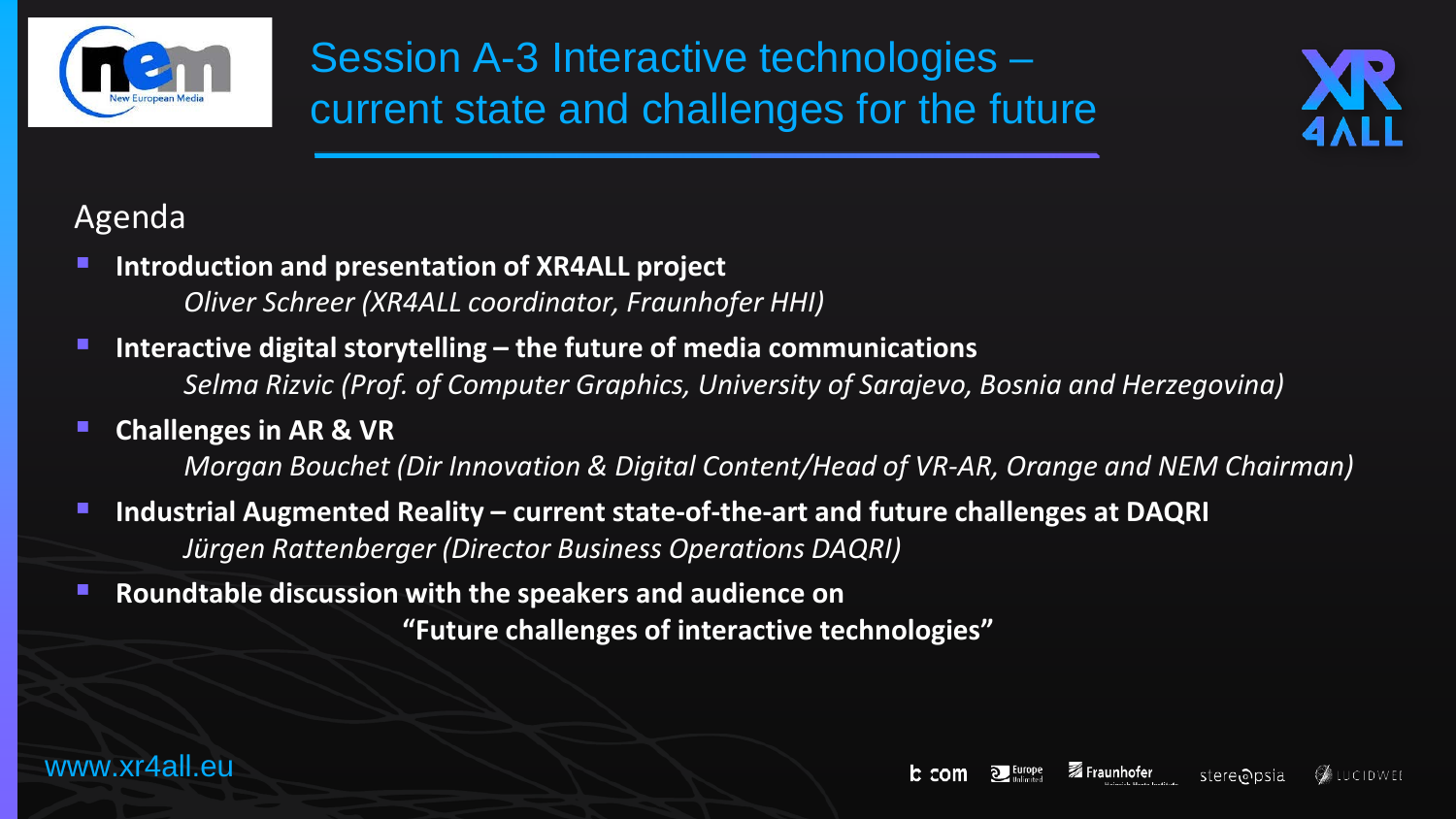# XR4ALL (eXtended Reality for All) in a nutshell





stere opsia

**b** com

**Heinrich Hertz Institute** 

LUCIDWEB

www.xr4all.eu

Fraunhofer

#### • **Coordination and Support Action**

- in ICT-25-2018-2020 Interactive Technologies
- Call H2020-ICT-2018-2

#### • **Duration**

• 1st December 2018 – 31st May 2021, 30 months

#### • **Partners**

- Fraunhofer Heinrich Hertz Institute (Germany) coordinator
- Europe Unlimited S.A (Belgium)
- Image & 3D Europe (Belgium)
- BCOM (France)
- LucidWeb (Belgium)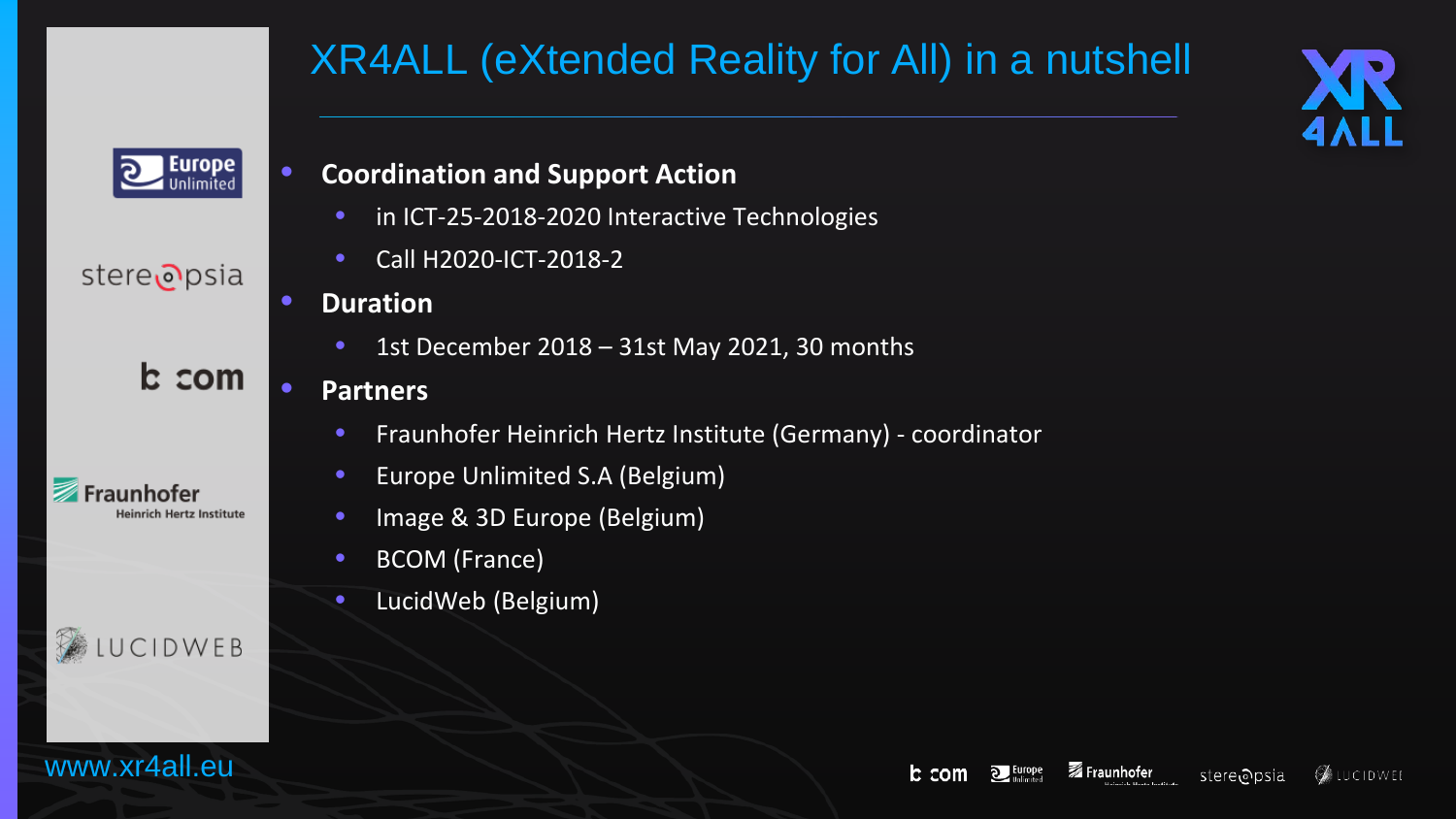

## XR Industry problems

- EU XR landscape faces strong competition and is fragmented
- Lack of a European developer platform
- Difficult to raise enough investment
- No common research agenda
- Weak links between research and market
- **Lack of industry knowledge**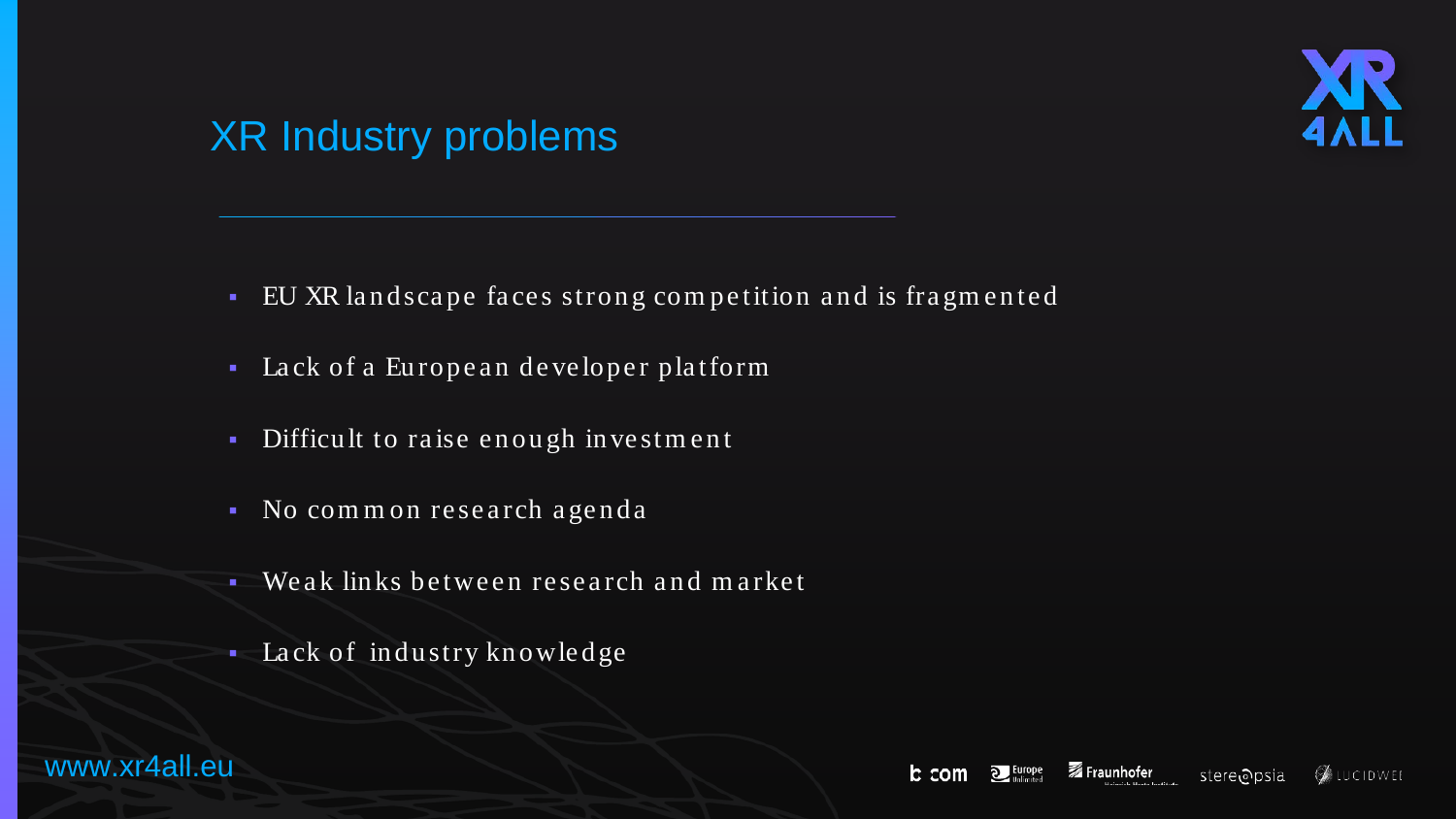

## XR community and XR forum

- $\blacksquare$  XR Portal will gather the community
- A mixed XR community of: Industry leaders, business incubators, co-working spaces, entrepreneurs, investors, SMEs and corporates, public policy officers and stakeholders
- **XR** Forum will be a central place for the community to share information and news
- Annual Meetings where best practices and XR stars will be highlighted

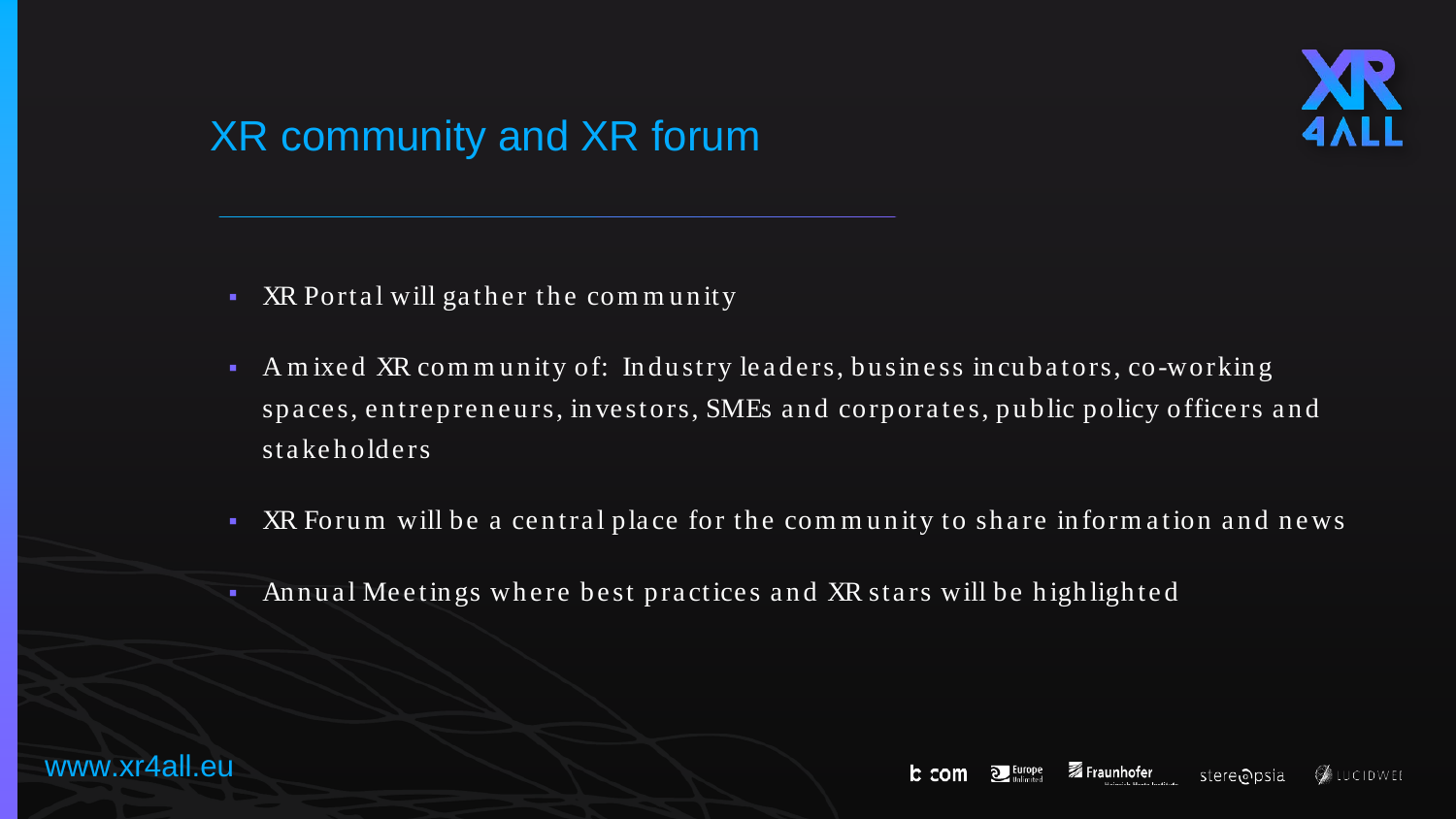

## XR developer platform

- To improve the maturity of XR technologies thanks to DevOps tools and existing frameworks.
- To ease the development and the sharing of European XR products
- Set up a XR Catalogue to publish solutions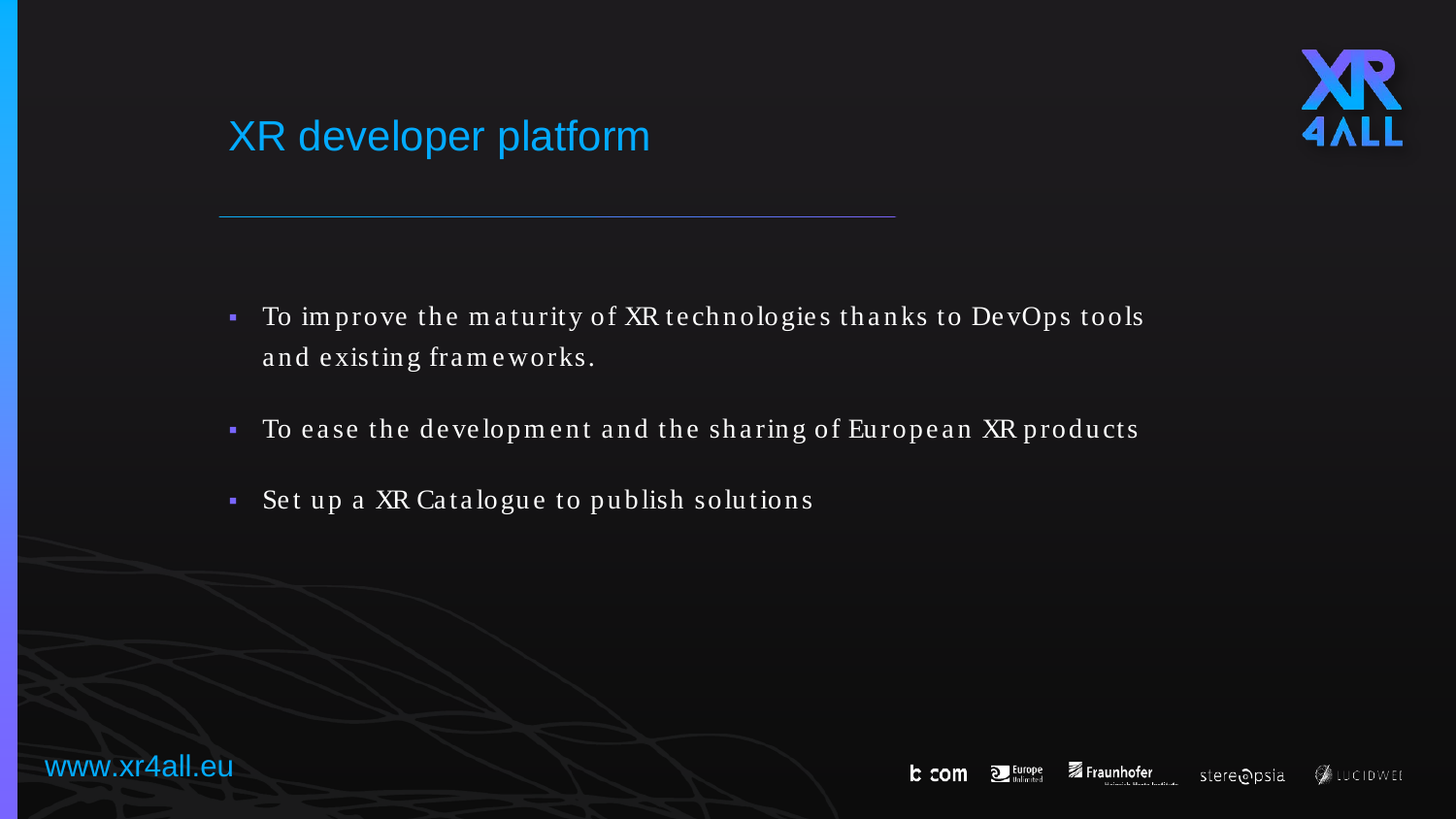

## Open call for funding opportunities

1.5  $M \in \text{total}$ 

Open call: 50 projects phase 1 25 projects phase 2

Phase I: Concept Validation  $\epsilon 10,000$ De fine and validate a concept

Phase II: Development and integration  $\epsilon 40,000$ De velop a working version of the proposed solution

Looking for:

- Geography: Europe  $\&$  Associated countries
- Focus: R&D in interactive technologies
- $\blacksquare$  Launch date: June 2019
- **Targeting SMEs and research teams**
- Follow us on social media for more information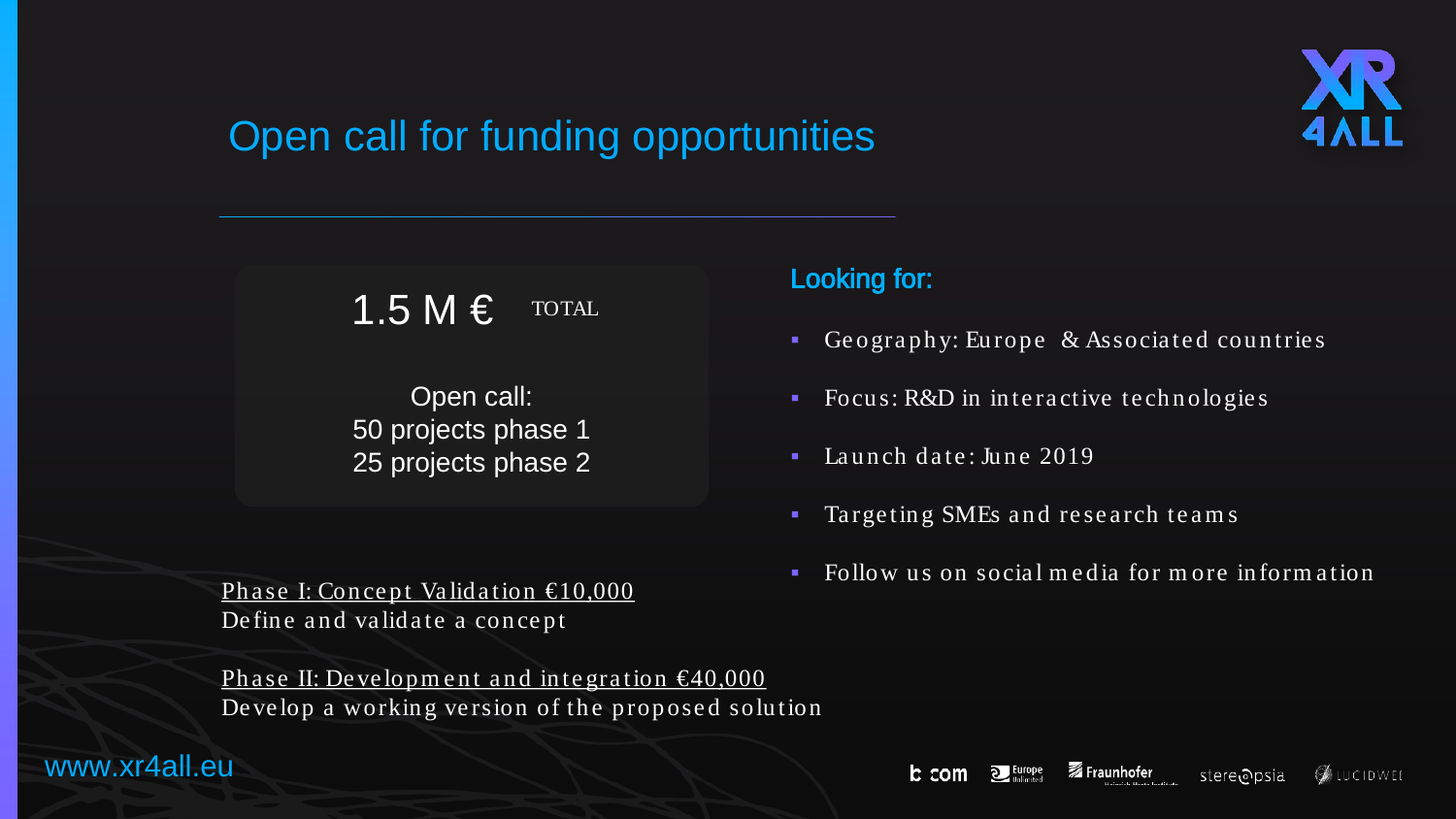### XR research agenda

- Map research activities landscape and ongoing research activities in XR global and Eu rope an level to categorize the research activities and identify gaps
- Develop a research agenda for the coming 3-5 years and a vision for the research in the next 5-10 years

| THE VR FUND H1 2018 VR INDUSTRY LANDSCAPE |                                                                                     |                                                   |                                                     |                                                                                                |                                                                                                                                     |                                               |                                                       |                                                                                          |                                            |
|-------------------------------------------|-------------------------------------------------------------------------------------|---------------------------------------------------|-----------------------------------------------------|------------------------------------------------------------------------------------------------|-------------------------------------------------------------------------------------------------------------------------------------|-----------------------------------------------|-------------------------------------------------------|------------------------------------------------------------------------------------------|--------------------------------------------|
|                                           | <b>LOCATION BASED</b>                                                               | <b>SPORTS/LIVE EVENTS</b>                         | <b>SOCIAL</b>                                       |                                                                                                | <b>GAMES</b>                                                                                                                        | <b>ENTERTAINMENT</b>                          | <b>ENTERPRISE</b>                                     | <b>HEALTHCARE</b>                                                                        | <b>EDUCATION</b>                           |
|                                           | <b>DIMAX®</b><br>◫                                                                  | facebook.                                         | facebook.                                           |                                                                                                | <b>END VALVE</b>                                                                                                                    | culus                                         | Google                                                | VIVID                                                                                    | Google                                     |
|                                           | <b>PZERO</b>                                                                        | $\bullet$ oculus                                  | $\bullet$ oculus                                    | <b>B</b> SURVIOS                                                                               | Oulchemy<br>Balabs                                                                                                                  | ወችተ                                           | $\bullet$ oculus<br>$\otimes$ then                    | PSIONS                                                                                   | $\bullet$ oculus<br><b>AVIVEARTS</b>       |
|                                           | an<br><b>OSPACES</b><br>DREAMSCAPE VRCADE                                           | NEXTWR                                            | W<br>А                                              | CRYTEK <sup>(6</sup> )                                                                         | Google                                                                                                                              | <b>DE FELIX &amp; PAUL</b><br>Here Be Dragons | <b>NVIDIA. AZCOM</b>                                  | <b>△</b> Limbix<br>O PHOBOS                                                              | <b><i>Dinegrood</i></b>                    |
|                                           | <b>hTCVIVE SEEA</b>                                                                 | <b>S</b> livelice                                 | - TheWaveWi<br>bigscreen                            | <b>BETHEBOA</b>                                                                                | association of the biographic                                                                                                       | Disney PIXAR                                  | <b>VIRTUALITICS</b>                                   | Applied V <sub>R</sub>                                                                   | Lifelige <sup>7</sup>                      |
|                                           | mt Chin<br>ሌ                                                                        | <b>FOX</b><br>(intel)                             |                                                     |                                                                                                | <b>INSOMING</b> O UBISOFT                                                                                                           | $X$ )                                         | $\bullet$                                             | <b>B 3D SYSTEMS</b><br><b>WEARIOUS</b>                                                   | <b>LABSTER</b>                             |
|                                           | <b>TWO BIT CIRCUS</b>                                                               |                                                   | $\circled{\scriptstyle\mathrm{H}}$<br>HIGH FIDELITY |                                                                                                |                                                                                                                                     | <b>O</b> SECRET                               | InsiteW <b>AND</b>                                    | echophoel                                                                                | <b>WVIVEDU</b>                             |
|                                           | 3<br><b>MODAL VR</b><br>$\mathcal O$ LONGZE                                         | SLIVER <sub>tv</sub>                              | Microsoft                                           |                                                                                                | <b>nDreams CAPCOM</b>                                                                                                               | <u>្ទ</u>                                     | J IrisVR <b>GTRIVA</b>                                | <b>O</b> DssQ<br><b>REVECHICS</b>                                                        | <b>GIBLIBI</b><br><b>SCILIRA)</b>          |
|                                           | YMGAMES                                                                             | <b>VRUVE SVITE</b>                                | <b>B</b> Linden Lab                                 | ENERGY THE THE THE THE                                                                         | <b>HILL BANDAL</b>                                                                                                                  | ▲                                             | <b>TTI</b> & WANTAGE                                  | LEVEL EX                                                                                 | <b>ME IEUCATION</b>                        |
|                                           | NIESE VRIGHT                                                                        | $\mathbf{D}$ DIGITAL                              |                                                     |                                                                                                | <b>C VERTICO CAMES</b>                                                                                                              | Spotlage <b>C</b>                             | -InContext<br><b>Za</b> ZeroLight                     | $\Rightarrow$ while                                                                      | ⊗<br><b>ROILEVARD</b>                      |
|                                           | <b>DBOX</b>                                                                         | $\boxed{\omega}$ MELODY <sup>v</sup>              | or <b>Braza</b> Vlime                               |                                                                                                | g gumi <b>Omma</b><br>Ocolopi Ostersta Loss                                                                                         | FABLE CO                                      | <b>CD ARCH VIRTUAL</b>                                | SANGHE RINGE                                                                             | <b>UNIMERSIV</b>                           |
|                                           | 建队八                                                                                 | <b>RHAPSODY VR</b>                                | PLUTO*                                              |                                                                                                | Kasilion                                                                                                                            | PENROSE                                       | serious lobs<br><b>O VIRTALIS</b>                     | <b>DINPNOR</b>                                                                           | <b>CURISC PE</b>                           |
|                                           | <b>O'MIMERAN COOM</b>                                                               | UNIVERSAL                                         | cluster.                                            |                                                                                                | GREE VR Studio CLIMAX SANCEARE                                                                                                      | <b>CB</b> SPANESTORE                          | $\mathbb{R}$ ruzon<br>$\mathcal{C}^{\text{Walmart2}}$ | Medcal Realities<br>TOUCHSURGERY                                                         | <b>JOURNALISM</b>                          |
| ₹                                         | <b>E FORCE INMOTION</b>                                                             | UNIVERSAL MUSIC GROUP<br>C360                     | ROBIOX                                              |                                                                                                |                                                                                                                                     | <b>ARGA</b>                                   | Alibaba com                                           | BioflightVR                                                                              | <b>EMBLEMATIC</b>                          |
| ⊞                                         | <b>Vskonec</b> NOITOM                                                               | <b>UNIVERSITY</b>                                 | <b>Q</b> Orbus <sup>n</sup>                         |                                                                                                | <b>Change of Change of AletEose</b>                                                                                                 | "Playhouse                                    | <b>WORLDXVIZ</b><br>EHWE <sup>30</sup> Al.Solve       | TRIPP (S)                                                                                | nylvr Cwitten                              |
|                                           | <b>G</b> POSITRON                                                                   |                                                   | <b>SUMMERL</b>                                      | <b>SECRET DESIGN CONTROL</b>                                                                   |                                                                                                                                     | <b>NANOTHEOLA</b>                             | accenture 4 meon                                      | COCNITIVE                                                                                | $\blacksquare$                             |
| <b>CONT</b>                               | <b>MR</b> ALSolve                                                                   | $V$ Live                                          | JANUSVR                                             | POLYARC  <br><b>TRE-LIGHTING</b>                                                               | <b>E</b> When                                                                                                                       | <b>LANNESHEAD</b>                             | Alla Bernard<br>TSUNAMI <<                            | MDLinking.com                                                                            | <b>ALLAZORS</b><br><b>BBC RYOT</b>         |
| ທ                                         | <b>B</b> survios                                                                    | dBullMED<br><b>HOUSE</b>                          |                                                     |                                                                                                | SUPERHOT CANTIONING A.                                                                                                              | <b>VR</b> WERX <b>aMC</b><br>technicolor      | <b>VOCAL COL</b>                                      | <b>VIRTAMED'</b>                                                                         | <b>ONEWSVR</b> LIFE                        |
| z                                         | HOLOGATE<br>S springboard VR suspects                                               | Live nation                                       | 49                                                  |                                                                                                | Peeadyntoawn' Tit Mout NITIATIVE<br>otherworld                                                                                      | <b>PERSONAL</b>                               | O FISHBOWL VR                                         | <b>VIRZOOM</b><br><b>WHOLODIA</b>                                                        | <b>CEE AP</b>                              |
| <b>ATION</b>                              | <b>TOURISM</b>                                                                      | <b>SPORTS TRAINING</b>                            | teemew<br>Normal.                                   | Enoculación                                                                                    | <b>AVIVESTUDIOS</b>                                                                                                                 | <b>Modi &amp; Waard</b><br><b>MAGNOPUS</b>    | $\frac{\mathbf{D}}{\mathbf{A}}$ is looker             | Firsthand                                                                                | <b>SIL @ WSJ</b>                           |
|                                           | <b>Google National</b>                                                              |                                                   | <b>SOCIAL MEDIA</b>                                 |                                                                                                | <b>Respawn</b>                                                                                                                      | <b>D</b> DIGITAL                              | HOVER VFON                                            | <i>FIT</i> ®<br>All mimerse                                                              | Pitchfork TIMES                            |
| PLIC                                      | Discovery VISIT<br>$\mathbf{v}$                                                     | GTRIVA (D)                                        | Sketchfab                                           |                                                                                                | Directive <b>E</b> scritt CAMES<br>DI PAVLOV sólfar.                                                                                | <b>MARVEL ARE</b>                             | Innoactive.<br>MASTERS CONTROL                        |                                                                                          | <b>ADVERTISING &amp; ANALYTICS</b>         |
| <u>a.</u>                                 | <b>DEQUITIES ID</b><br>Tscape ORIZORT                                               | <b>C.O CON BEYOND</b>                             | Google                                              | ALDIN CORTOPIA                                                                                 | <b>NAVOIA</b>                                                                                                                       | <b>HBO</b> NETFLIX                            | make [REAL]                                           |                                                                                          | <b>X</b> @verlebroe Omnmit VRTIGO          |
|                                           | Famatterport                                                                        | TRINITY"                                          |                                                     | rocksteady <sup>-</sup>                                                                        |                                                                                                                                     | <b>LIONSGATE</b>                              | W smartvizx                                           |                                                                                          | <b>ECISE</b> O retinad <b>C</b> comitivevr |
|                                           | <b>DISTRIBUTION (APPS/MEDIA)</b><br>3D TOOLS (ENGINES/AUDIO)                        |                                                   |                                                     |                                                                                                |                                                                                                                                     |                                               |                                                       | REALITY CAPTURE (360 VIDEO/NEXT GEN)                                                     |                                            |
|                                           | O oculus SONY VALVE                                                                 |                                                   |                                                     |                                                                                                | $\mathbb G$ unity $(\mathfrak u)$ <sup>uni</sup> ea $\bullet$                                                                       | ⊙.<br>Д                                       |                                                       |                                                                                          | <b>JAUNI Tacebook. SAMSUNG Lenovo</b>      |
|                                           | <b>htc VIVE</b> WEARVES<br>Google Microsoft FIBRUM                                  |                                                   |                                                     |                                                                                                | <b>LEI WolvoStitch GOPTO 360 NIZE</b><br><b>NVIDIA AMD</b><br>otoy<br><b>O CRYENGINE</b> AUTODESK<br>KANDAO CANON @ Insta360 (CLG O |                                               |                                                       |                                                                                          |                                            |
|                                           |                                                                                     |                                                   |                                                     |                                                                                                |                                                                                                                                     | EL Silicon Studio                             |                                                       | bubl Kodak FYLO RICOH CASIO                                                              |                                            |
|                                           | $\overline{\mathbb{N}}$<br>You Tube facebook JAUNT                                  |                                                   |                                                     | amazon genvid MINDSHOW O Brook<br>A-FRAME <sup>I</sup> IMPROBABLE LOOM.AI thinglink. Criscreen |                                                                                                                                     |                                               |                                                       | 350 <sup>*</sup> GARMIN <b>Nikon</b> LUCD <b>EI</b>                                      |                                            |
| <b>S/PLATFORM</b>                         |                                                                                     |                                                   | <b>WEVR</b>                                         |                                                                                                |                                                                                                                                     |                                               |                                                       |                                                                                          |                                            |
|                                           | O oculus NEXTVR YOUR LIST                                                           |                                                   |                                                     |                                                                                                | O Vizor MinstovR O OVA VAR ISO<br>VRTK entrypoint. TO HEVE                                                                          |                                               |                                                       | <b>Septe IEI</b> VideoStitch <b>Q Q C C</b>                                              |                                            |
|                                           | LITTJST*R                                                                           | SLIVERIV GOPro.                                   | CRIDAASTER                                          |                                                                                                |                                                                                                                                     |                                               |                                                       | Google JAUNT facebook & PTGui                                                            |                                            |
|                                           | Sky 360 360 RACKLE                                                                  | hulu                                              | RealSpace3D <b>DRAGEY</b> Google VALVE              |                                                                                                |                                                                                                                                     | MAdobe KANDAO @ Insta360                      |                                                       |                                                                                          |                                            |
| ಠ                                         | pixvana $\Delta$                                                                    |                                                   | <b>Ma</b> vreal                                     | facebook.                                                                                      | $\mathcal{A}_{\mathcal{R}}$ <b>Z</b> SENNHEISER                                                                                     |                                               |                                                       | Google                                                                                   |                                            |
| ĕ                                         | <b>O INCEPTION</b>                                                                  | <b>SAMSUNG</b> VR                                 |                                                     | Mach 1" DYSONICS                                                                               |                                                                                                                                     | <b>GAUDIO</b><br>ь                            |                                                       | <b>SONY MAdobe (ntel) A AUTODESK CAROLE</b><br>Microsoft METASTAGE UNUNT DresenZ Agisoft |                                            |
|                                           |                                                                                     | <b>SUPERMEDIUM</b>                                |                                                     |                                                                                                | <b>THX MAdobe WE Microsoft INDICIA</b> dear reality,                                                                                |                                               |                                                       |                                                                                          |                                            |
| ▲                                         | HMD (TETHERED/MOBILE)                                                               | INPUT (HAND/EYE/WEARABLE/OMNI TREADMILLS/HAPTICS) |                                                     |                                                                                                |                                                                                                                                     |                                               |                                                       |                                                                                          |                                            |
|                                           | <b>O</b> oculus SONY Nicrosoft (10                                                  |                                                   |                                                     |                                                                                                | O oculus SONY VALVE STHALMICLABS Gloveone                                                                                           |                                               |                                                       |                                                                                          |                                            |
|                                           | VALVE <b>htcVIVE</b> Ca FUJITSU<br>mindmoze SAMSUNG Lenovo                          |                                                   |                                                     |                                                                                                | intel REALSENSE LEAP Google<br>NEUR KEV DDexta (C)<br>PrioVR                                                                        |                                               |                                                       |                                                                                          |                                            |
|                                           |                                                                                     | <b>CTRL</b> -Jabs<br>Microsoft <> nod<br>logitech |                                                     |                                                                                                |                                                                                                                                     |                                               |                                                       |                                                                                          |                                            |
| <b>STRUCTUR</b>                           | <b>SENSICS</b><br>VALJロ W HYPEREAL pimax 36lasses<br>Google SAMSUNG hTCVIVE CLO SAM |                                                   |                                                     |                                                                                                | <b>COMPLETE CYBERITH</b><br>gestigon 40<br>$\bullet$<br>KNT<br><b>Valeo</b><br>noLo<br>۵<br><b>Highcom</b>                          |                                               |                                                       |                                                                                          |                                            |
| ⋖                                         |                                                                                     |                                                   |                                                     |                                                                                                | REMORIA XIMMERSE                                                                                                                    |                                               | SOUNSE                                                | <b>TROTION SSUBANC KOR-FX QMON</b>                                                       |                                            |
| Ë                                         | Lenovo QUALCOMW @HOMIDO                                                             |                                                   |                                                     |                                                                                                | <b>Coogle</b>                                                                                                                       |                                               | tabii                                                 | ultrahaptics <sup>w</sup> THERMO - exili                                                 |                                            |
|                                           | OPICO <>> UIY ml UI O CRETCH LEVR                                                   |                                                   |                                                     |                                                                                                |                                                                                                                                     | FOVE <b>6</b> <i>members</i> on               | <b>AdHawk</b>                                         | MIRAISENS.Inc. STRIKER V? immersion                                                      |                                            |
|                                           | ™ VENTURE REALITY FUND                                                              |                                                   |                                                     |                                                                                                |                                                                                                                                     |                                               |                                                       |                                                                                          | BY TIPATAT@THEVRFUND.COM                   |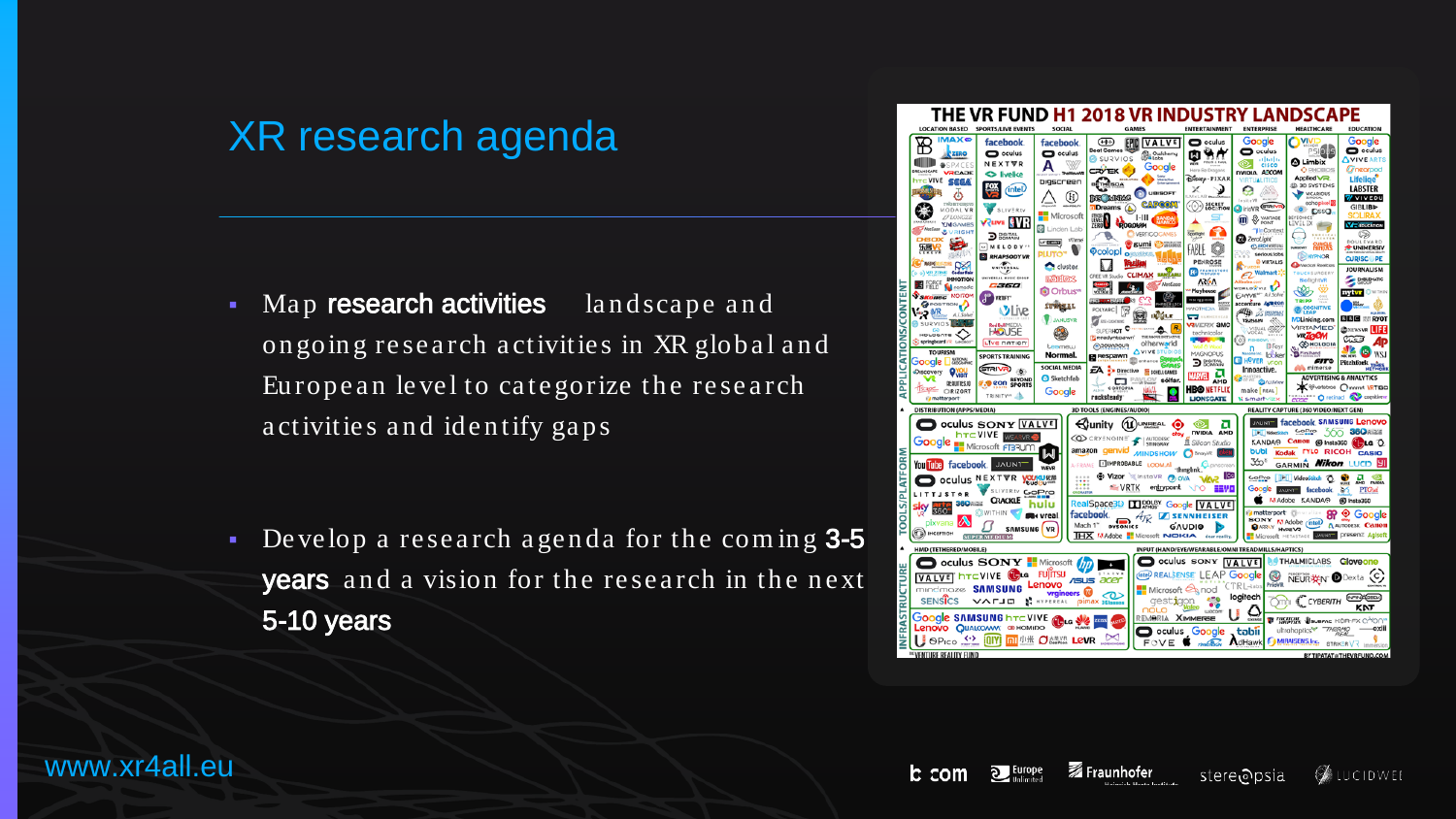### Fostering technology transfer and investments

- Identifying opportunities barriers and available funding sources for XR technologies
- Raising awareness of the potential of XR technologies among investors and industry players to increase their up-take and investments for technology providers
- We bin ars and workshops  $\rightarrow$  To support XR entrepreneurs to improve their in ve stm ent and partnering readiness by providing them the needed business skills
- Brokerage events  $\rightarrow$  To connect technology providers with funding sources and in du strial partners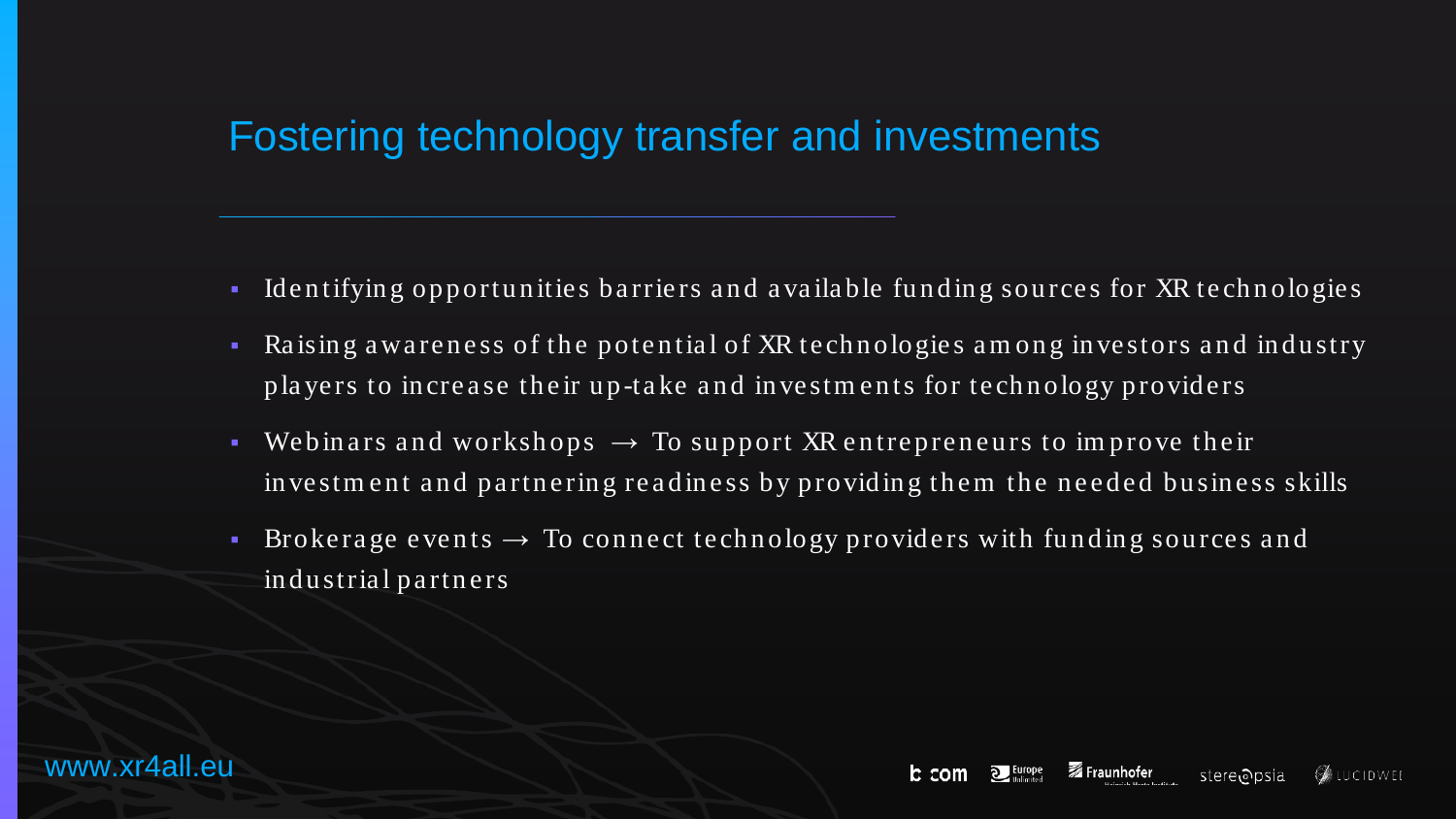#### Promoting the XR achievements

- Establish and maintain social media channels to celebrate the achievements of the com m u n ity
- Promote and share the most relevant news on Linkedin Twitter Facebook
- High light success stories as role models
- We will share: new partnerships, new hires, funding, acquisitions and exists, im portant news about interactive technologies to a larger audience highlighting the promising future of the XR EU industry